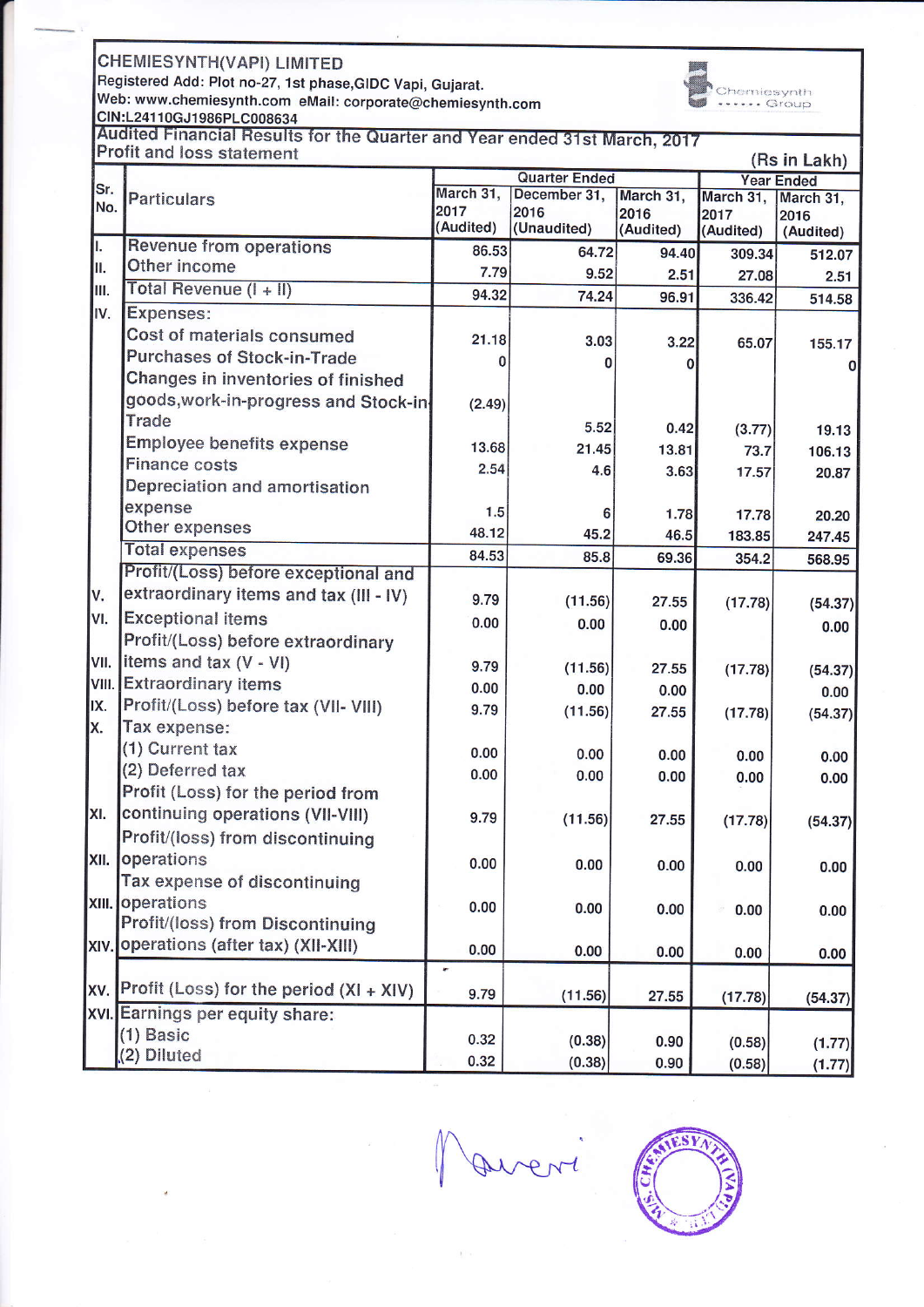|                                                                           | <b>CHEMIESYNTH(VAPI) LIMITED</b>                                                        |                           |                            |  |  |  |  |  |  |
|---------------------------------------------------------------------------|-----------------------------------------------------------------------------------------|---------------------------|----------------------------|--|--|--|--|--|--|
|                                                                           | Registered Add: Plot no-27, 1st phase, GIDC Vapi, Gujarat.                              |                           |                            |  |  |  |  |  |  |
|                                                                           | nemiesynth<br>Web: www.chemiesynth.com eMail: corporate@chemiesynth.com<br>$\sim$ Group |                           |                            |  |  |  |  |  |  |
| CIN:L24110GJ1986PLC008634                                                 |                                                                                         |                           |                            |  |  |  |  |  |  |
| Audited Financial Results for the Quarter and Year ended 31st March, 2017 |                                                                                         |                           |                            |  |  |  |  |  |  |
|                                                                           | Balance Sheet as at 31st March, 2017<br>(Rs in Lakh)                                    |                           |                            |  |  |  |  |  |  |
| Sr.                                                                       |                                                                                         | <b>Current Year Ended</b> | <b>Previous Year Ended</b> |  |  |  |  |  |  |
|                                                                           | No. Particulars                                                                         | As at 31/03/2017          | As at 31/03/2016           |  |  |  |  |  |  |
| Ι.                                                                        | <b>EQUITY AND LIABILITIES</b>                                                           |                           |                            |  |  |  |  |  |  |
| (1)                                                                       | Shareholders' funds                                                                     |                           |                            |  |  |  |  |  |  |
|                                                                           | (a) Share capital                                                                       | 307.00                    | 307.00                     |  |  |  |  |  |  |
|                                                                           | (b) Reserves and surplus                                                                | (100.48)                  | (82.36)                    |  |  |  |  |  |  |
|                                                                           |                                                                                         |                           |                            |  |  |  |  |  |  |
|                                                                           | (c) Money received against share warrants                                               | 0.00                      | 0.00                       |  |  |  |  |  |  |
|                                                                           | Share application money pending                                                         |                           |                            |  |  |  |  |  |  |
| (2)                                                                       | allotment                                                                               | 0.00                      | 0.00                       |  |  |  |  |  |  |
| (3)                                                                       | <b>Non-current liabilities</b>                                                          |                           |                            |  |  |  |  |  |  |
|                                                                           | (a) Long-term borrowings                                                                | 694.90                    | 695.91                     |  |  |  |  |  |  |
|                                                                           | (b) Deferred tax liabilities (Net)                                                      | 0.00                      | 0.00                       |  |  |  |  |  |  |
|                                                                           | (c) Other Long term liabilities                                                         | 32.72                     | 51.10                      |  |  |  |  |  |  |
|                                                                           | (d) Long-term provisions                                                                | 0.00                      | 0.00                       |  |  |  |  |  |  |
| (4)                                                                       | <b>Current liabilities</b>                                                              |                           |                            |  |  |  |  |  |  |
|                                                                           | (a) Short-term borrowings                                                               | 106.76                    | 103.69                     |  |  |  |  |  |  |
|                                                                           | (b) Trade Payables (*see notes below)                                                   | 124.12                    | 75.80                      |  |  |  |  |  |  |
|                                                                           | (c) Other current liabilities                                                           | 2.37                      | 18.61                      |  |  |  |  |  |  |
|                                                                           | (d) Short-term provisions                                                               | 0.00                      | 0.00                       |  |  |  |  |  |  |
|                                                                           | <b>TOTAL EQUITY AND LIABILITIES</b>                                                     | 1,167.39                  | 1,169.75                   |  |  |  |  |  |  |
| Π.                                                                        | <b>ASSETS</b>                                                                           |                           |                            |  |  |  |  |  |  |
| (1)                                                                       | Non-current assets                                                                      |                           |                            |  |  |  |  |  |  |
|                                                                           | (a) Fixed assets                                                                        |                           |                            |  |  |  |  |  |  |
|                                                                           | (i) Tangible assets                                                                     | 970.74                    |                            |  |  |  |  |  |  |
|                                                                           | (ii) Intangible assets                                                                  | 4.50                      | 993.75                     |  |  |  |  |  |  |
|                                                                           | (iii) Capital work-in-progress                                                          | 0.00                      | 4.50                       |  |  |  |  |  |  |
|                                                                           | (iv) Intangible assets under development                                                |                           | 0.00                       |  |  |  |  |  |  |
|                                                                           | (b) Non-current investments                                                             | 0.00<br>0.35              | 0.00                       |  |  |  |  |  |  |
|                                                                           | (c) Deferred tax assets (net)                                                           | 0.00                      | 0.35                       |  |  |  |  |  |  |
|                                                                           | (d) Long-term loans and advances                                                        | 34.88                     | 0.00                       |  |  |  |  |  |  |
|                                                                           | (e) Other non-current assets                                                            |                           | 31.87                      |  |  |  |  |  |  |
| (2)                                                                       | <b>Current assets</b>                                                                   | 0.00                      | 0.00                       |  |  |  |  |  |  |
|                                                                           | (a) Current investments                                                                 |                           |                            |  |  |  |  |  |  |
|                                                                           | (b) Inventories                                                                         | 0.00                      | 0.00                       |  |  |  |  |  |  |
|                                                                           | (c) Trade receivables                                                                   | 97.36                     | 64.89                      |  |  |  |  |  |  |
|                                                                           | (d) Cash and cash equivalents                                                           | 20.67                     | 44.34                      |  |  |  |  |  |  |
|                                                                           | (e) Short-term loans and advances                                                       | 11.61                     | 8.19                       |  |  |  |  |  |  |
|                                                                           | (f) Other current assets                                                                | 26.20                     | 20.65                      |  |  |  |  |  |  |
|                                                                           | <b>TOTAL ASSETS</b>                                                                     | 1.08                      | 1.21                       |  |  |  |  |  |  |
|                                                                           |                                                                                         | 1,167.39                  | 1,169.75                   |  |  |  |  |  |  |

went



**AAP**